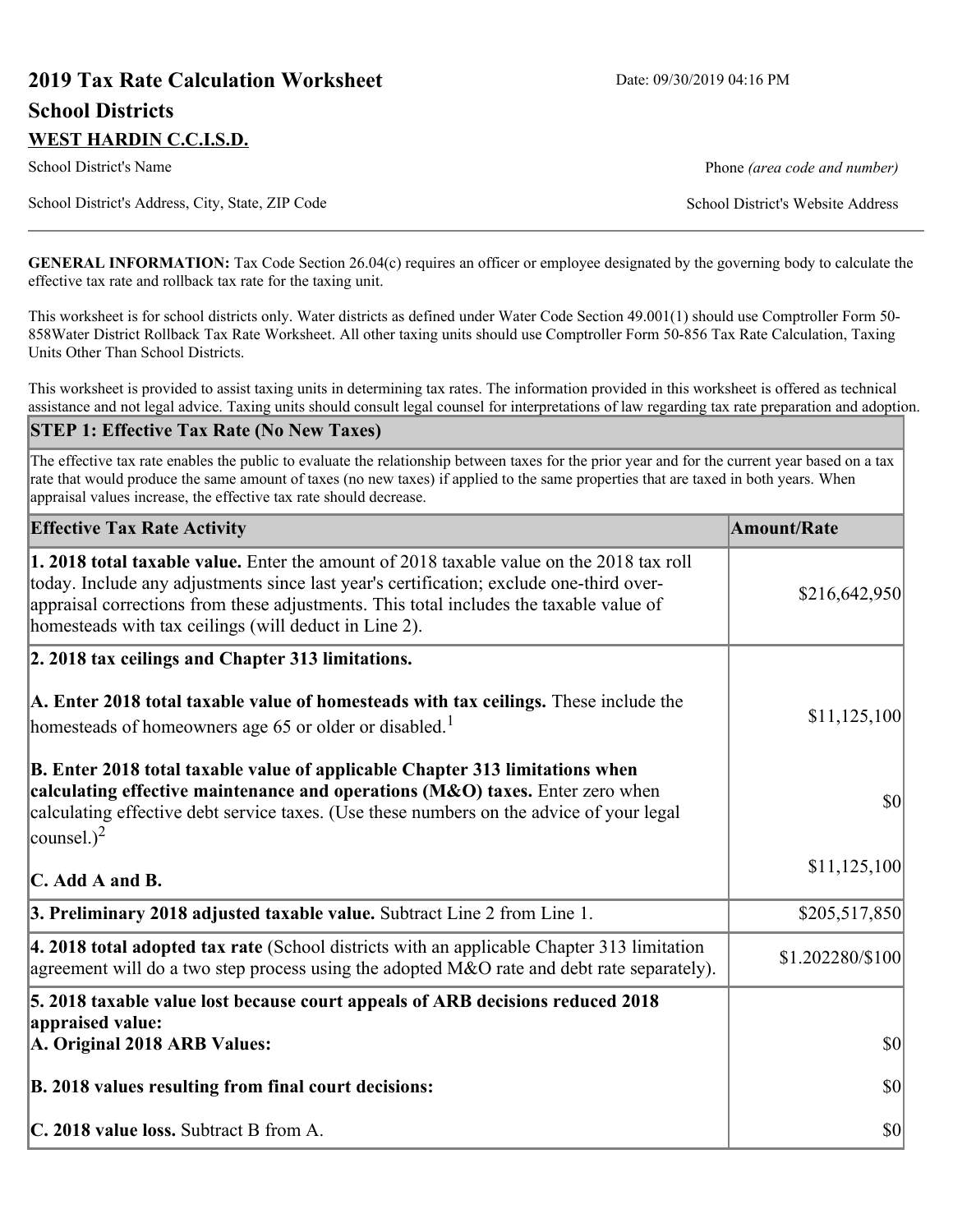| $\vert$ 6. 2018 taxable value, adjusted for court-ordered reductions. Add Line 3 and Line 5C.                                                                                                                                                                                                                                                                                                                                                                | \$205,517,850 |
|--------------------------------------------------------------------------------------------------------------------------------------------------------------------------------------------------------------------------------------------------------------------------------------------------------------------------------------------------------------------------------------------------------------------------------------------------------------|---------------|
| 7. 2018 taxable value of property in territory the school deannexed after Jan. 1, 2018.<br>Enter the 2018 value of property in deannexed territory.                                                                                                                                                                                                                                                                                                          | <b>\$0</b>    |
| 8. 2018 taxable value lost because property first qualified for an exemption in 2019.<br>Note that lowering the amount or percentage of an existing exemption does not create a new<br>exemption or reduce taxable value. If the school district increased an original exemption, use<br>the difference between the original exempted amount and the increased exempted amount.<br>Do not include value lost due to freeport or goods-in-transit exemptions. |               |
| A. Absolute exemptions. Use 2018 market value:                                                                                                                                                                                                                                                                                                                                                                                                               | \$7,090       |
| <b>B. Partial exemptions.</b> 2019 exemption amount or 2019 percentage exemption times 2018<br>value:                                                                                                                                                                                                                                                                                                                                                        | \$72,650      |
| C. Value loss. Add A and B.                                                                                                                                                                                                                                                                                                                                                                                                                                  | \$79,740      |
| 9. 2018 taxable value lost because property first qualified for agricultural appraisal (1-<br>d or 1-d-1), timber appraisal, recreational/scenic appraisal or public access airport<br>special appraisal in 2019. Use only properties that qualified in 2019 for the first time; do<br>not use properties that qualified in 2018.                                                                                                                            |               |
| A. 2018 market value:                                                                                                                                                                                                                                                                                                                                                                                                                                        | 30            |
| B. 2019 productivity or special appraised value:                                                                                                                                                                                                                                                                                                                                                                                                             | \$0           |
| C. Value loss. Subtract B from A.                                                                                                                                                                                                                                                                                                                                                                                                                            | \$0           |
| 10. Total adjustments for lost value. Add Lines 7, 8C and 9C.                                                                                                                                                                                                                                                                                                                                                                                                | \$79,740      |
| 11. 2018 adjusted taxable value. Subtract Line 10 from Line 6.                                                                                                                                                                                                                                                                                                                                                                                               | \$205,438,110 |
| 12. Adjusted 2018 taxes. Multiply Line 4 by Line 11 and divide by \$100.                                                                                                                                                                                                                                                                                                                                                                                     | \$2,469,941   |
| [13. Taxes refunded for years preceding tax year 2018. Enter the amount of taxes refunded]<br>by the district for tax years preceding tax year 2018. Types of refunds include court<br>decisions, corrections and payment errors. Do not include refunds for tax year 2018. This<br>line applies only to tax years preceding tax year 2018.                                                                                                                  | \$15,368      |
| 14. Adjusted 2018 taxes with refunds. Add Lines 12 and 13.                                                                                                                                                                                                                                                                                                                                                                                                   | \$2,485,309   |
| 15. Total 2019 taxable value on the 2019 certified appraisal roll today. This value<br>includes only certified values and includes the total taxable value of homesteads with tax<br>ceilings (will deduct in Line 17). These homesteads include homeowners age 65 or older or<br>disabled.                                                                                                                                                                  |               |
| A. Certified values only: <sup>3</sup>                                                                                                                                                                                                                                                                                                                                                                                                                       | \$244,800,525 |
| <b>B. Pollution control and energy storage exemption:</b> Deduct the value of property<br>exempted for the current tax year for the first time as pollution control or energy storage<br>system property:                                                                                                                                                                                                                                                    | $$-0$         |
| <b>C. Total value.</b> Subtract B from A.                                                                                                                                                                                                                                                                                                                                                                                                                    | \$244,800,525 |
|                                                                                                                                                                                                                                                                                                                                                                                                                                                              |               |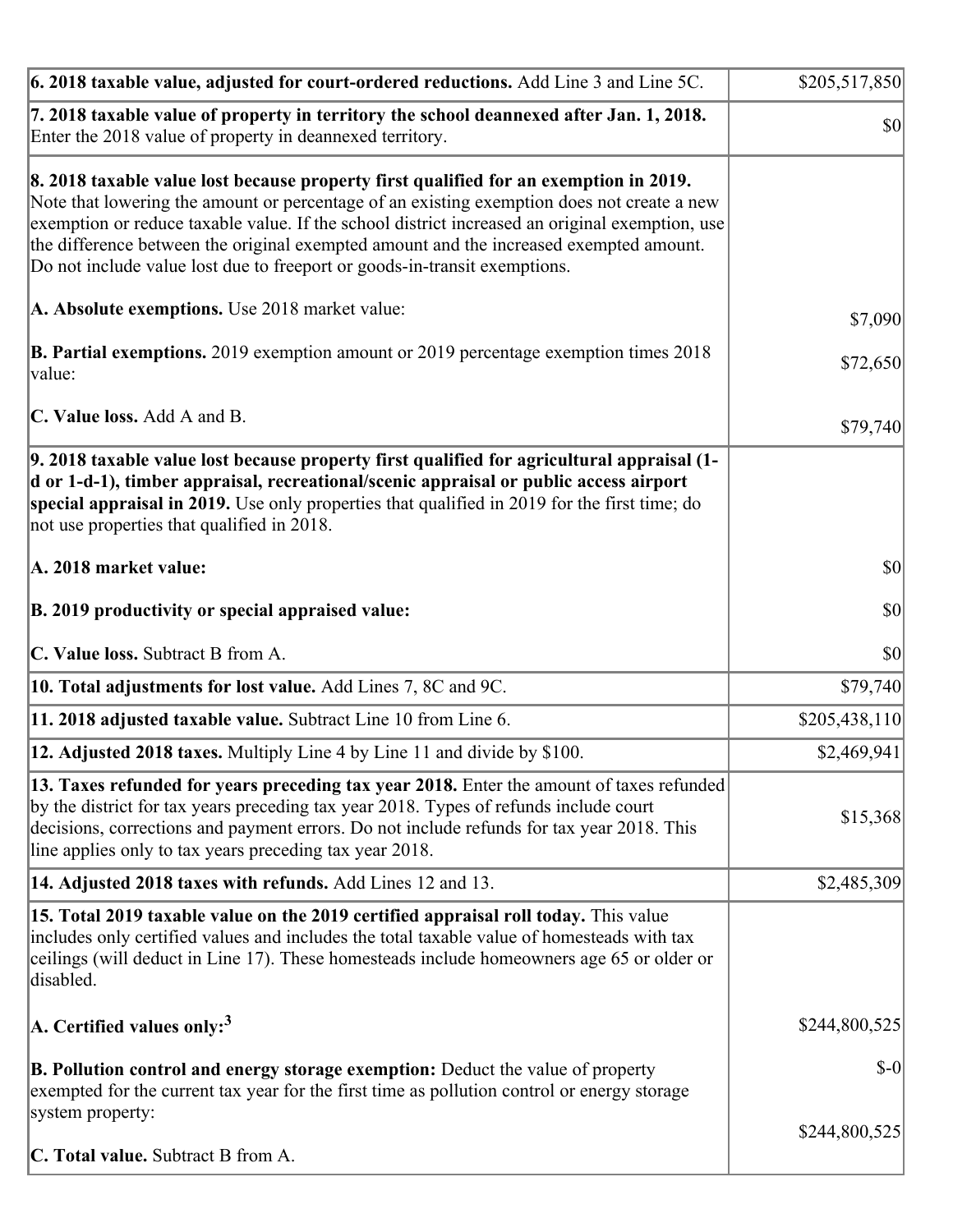| 16. Total value of properties under protest or not included on certified appraisal roll.                                                                                                                                                                                                                                                                                                                                                                                                                                                                                                                                                                                                                  |                  |
|-----------------------------------------------------------------------------------------------------------------------------------------------------------------------------------------------------------------------------------------------------------------------------------------------------------------------------------------------------------------------------------------------------------------------------------------------------------------------------------------------------------------------------------------------------------------------------------------------------------------------------------------------------------------------------------------------------------|------------------|
| A. 2019 taxable value of properties under protest. The chief appraiser certifies a list of<br>properties still under ARB protest. The list shows the appraisal district's value and the<br>taxpayer's claimed value, if any, or an estimate of the value if the taxpayer wins. For each of<br>the properties under protest, use the lowest of these values. Enter the total value.                                                                                                                                                                                                                                                                                                                        | \$2,259,090      |
| B. 2019 value of properties not under protest or included on certified appraisal roll.<br>The chief appraiser gives school districts a list of those taxable properties that the chief<br>appraiser knows about, but are not included in the appraisal roll certification. These<br>properties are not on the list of properties that are still under protest. On this list of<br>properties, the chief appraiser includes the market value, appraised value and exemptions for<br>the preceding year and a reasonable estimate of the market value, appraised value and<br>exemptions for the current year. Use the lower market, appraised or taxable value (as<br>appropriate). Enter the total value. | 30               |
| C. Total value under protest or not certified: Add A and B.                                                                                                                                                                                                                                                                                                                                                                                                                                                                                                                                                                                                                                               | \$2,259,090      |
| 17. 2019 tax ceilings and Chapter 313 limitations.<br>A. Enter 2019 total taxable value of homesteads with tax ceilings. These include the<br>homesteads of homeowners age 65 or older or disabled. <sup>4</sup>                                                                                                                                                                                                                                                                                                                                                                                                                                                                                          | \$11,650,415     |
| B. Enter 2019 total taxable value of applicable Chapter 313 limitations when<br>calculating effective M&O taxes. Enter zero when calculating effective debt service taxes.<br>(Use these numbers on the advice of your legal counsel.) <sup>5</sup>                                                                                                                                                                                                                                                                                                                                                                                                                                                       | \$0              |
| C. Add A and B.                                                                                                                                                                                                                                                                                                                                                                                                                                                                                                                                                                                                                                                                                           | \$11,650,415     |
| 18. 2019 total taxable value. Add Lines 15C and 16C. Subtract Line 17C.                                                                                                                                                                                                                                                                                                                                                                                                                                                                                                                                                                                                                                   | \$235,409,200    |
| 19. Total 2019 taxable value of properties in territory annexed after Jan. 1, 2018.<br>Include both real and personal property. Enter the 2019 value of property in territory<br>annexed by the school district.                                                                                                                                                                                                                                                                                                                                                                                                                                                                                          | \$0              |
| 20. Total 2019 taxable value of new improvements and new personal property located<br>in new improvements. New means the item was not on the appraisal roll in 2018. New<br>additions to existing improvements may be included if the appraised value can be<br>determined. New personal property in a new improvement must have been brought into the<br>school district after Jan. 1, 2018, and be located in a new improvement.                                                                                                                                                                                                                                                                        | \$1,056,910      |
| 21. Total adjustments to the 2019 taxable value. Add Lines 19 and 20.                                                                                                                                                                                                                                                                                                                                                                                                                                                                                                                                                                                                                                     | \$1,056,910      |
| 22. 2019 adjusted taxable value. Subtract Line 21 from Line 18.                                                                                                                                                                                                                                                                                                                                                                                                                                                                                                                                                                                                                                           | \$234,352,290    |
| 23. 2019 effective tax rate. Divide Line 14 by Line 22 and multiply by \$100.                                                                                                                                                                                                                                                                                                                                                                                                                                                                                                                                                                                                                             | \$1.060501/\$100 |
| 24. 2019 effective tax rate for ISDs with Chapter 313 Limitations. Add together the<br>effective tax rates for M&O and debt service for those school districts that participate in an<br>applicable Chapter 313 limitations agreement.                                                                                                                                                                                                                                                                                                                                                                                                                                                                    | \$0/\$100        |

<sup>&</sup>lt;sup>1</sup>Tex. Tax Code Section 26.012(14)

 $2$ Tex. Tax Code Section 26.012(6)

<sup>&</sup>lt;sup>3</sup>Tex. Tax Code Section 26.012(6)

 ${}^{4}$ Tex. Tax Code Section 26.012(6)(A)(i)

 $5$ Tex. Tax Code Section 26.012(6)(A)(ii)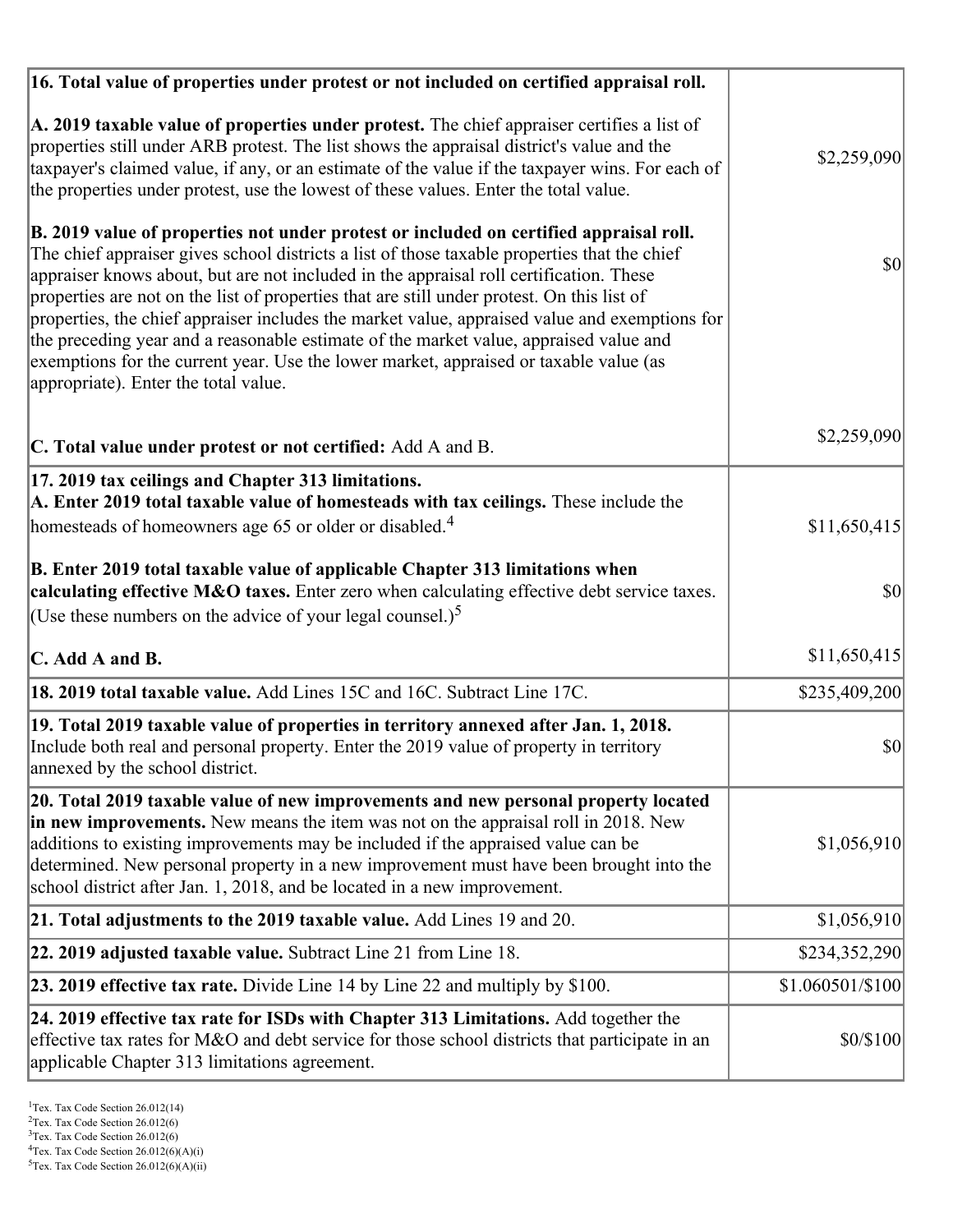## **STEP 2: Voter-Approval Tax Rate**

Most school districts calculate a voter-approval tax rate that is split into two separate rates:

- 1. **Maintenance and Operations (M&O):** The M&O rate is the portion of the tax rate that raises taxes for any lawful purpose other than debt service for which a taxing unit may spend property tax revenue. This rate accounts for such things as salaries, utilities and day-to-day operations.
- 2. **Debt:** The debt tax rate includes the debt service necessary to pay the school district's debt payments in the coming year. This rate accounts for principal and interest on bonds and other debt secured by property tax revenue.

In most cases the voter-approval tax rate exceeds the effective tax rate, but occasionally decreases in a school district's debt service will cause the effective tax rate to be higher than the rollback tax rate.

| <b>Voter-Approval Tax Rate Activity</b>                                                                                                                                                                                                                                                                                                                                  | <b>Amount/Rate</b> |
|--------------------------------------------------------------------------------------------------------------------------------------------------------------------------------------------------------------------------------------------------------------------------------------------------------------------------------------------------------------------------|--------------------|
| <b>25. 2019 voter-approval M&amp;O rate.</b> The sum of the following as calculated in Tax Code<br>Section 26.08(n)(1)(A),(B) and (C). Go to Region 13 Education Service Center's Worksheet<br>for State Aid Template for 2019-2020 to determine state compression percentage and the<br>district enrichment tax rate (DTR).                                             |                    |
| A. The rate per \$100 of taxable value that is equal to the 2019 state compression<br>percentage plus \$1.00                                                                                                                                                                                                                                                             | \$0.930000         |
| <b>B.</b> The greater of:<br>(i) 2018 M&O - $$1.00 + DTR$ reduction)<br><b>OR</b>                                                                                                                                                                                                                                                                                        | \$0.138400         |
| (ii) \$0.04 per \$100 of taxable value                                                                                                                                                                                                                                                                                                                                   |                    |
| $\mathbf C$ . Add A and B.                                                                                                                                                                                                                                                                                                                                               | \$1.068400         |
| 26. Total 2019 debt to be paid with property tax revenue.<br>Debt means the interest and principal that will be paid on debts that:<br>$(1)$ Are paid by property taxes,<br>$(2)$ Are secured by property taxes,<br>$(3)$ Are scheduled for payment over a period longer than one year, and<br>$(4)$ Are not classified in the school district's budget as M&O expenses. |                    |
| A. Debt includes contractual payments to other school districts that have incurred debt on<br>behalf of this school district, if those debts meet the four conditions above. Include only<br>amounts that will be paid from property tax revenue. Do not include appraisal district budget<br>payments. Enter debt amount:                                               | \$236,900          |
| B. Subtract unencumbered fund amount used to reduce total debt.                                                                                                                                                                                                                                                                                                          | $ 10\rangle$       |
| C. Subtract state aid received for paying principal and interest on debt for facilities through<br>the existing debt allotment program and/or instructional facilities allotment program.                                                                                                                                                                                | \$0                |
| D. Adjust debt: Subtract B and C from A.                                                                                                                                                                                                                                                                                                                                 | \$236,900          |
| 27. Certified 2018 excess debt collections. Enter the amount certified by the collector.                                                                                                                                                                                                                                                                                 | \$0                |
| <b>28. Adjusted 2019 debt.</b> Subtract line 27 from line 26D.                                                                                                                                                                                                                                                                                                           | \$236,900          |
| 29. Certified 2019 anticipated collection rate. Enter the rate certified by the collector. If<br>the rate is 100 percent or greater, enter 100 percent.                                                                                                                                                                                                                  | 100.00%            |
| 30. 2019 debt adjusted for collections. Divide line 28 by line 29.                                                                                                                                                                                                                                                                                                       | \$236,900          |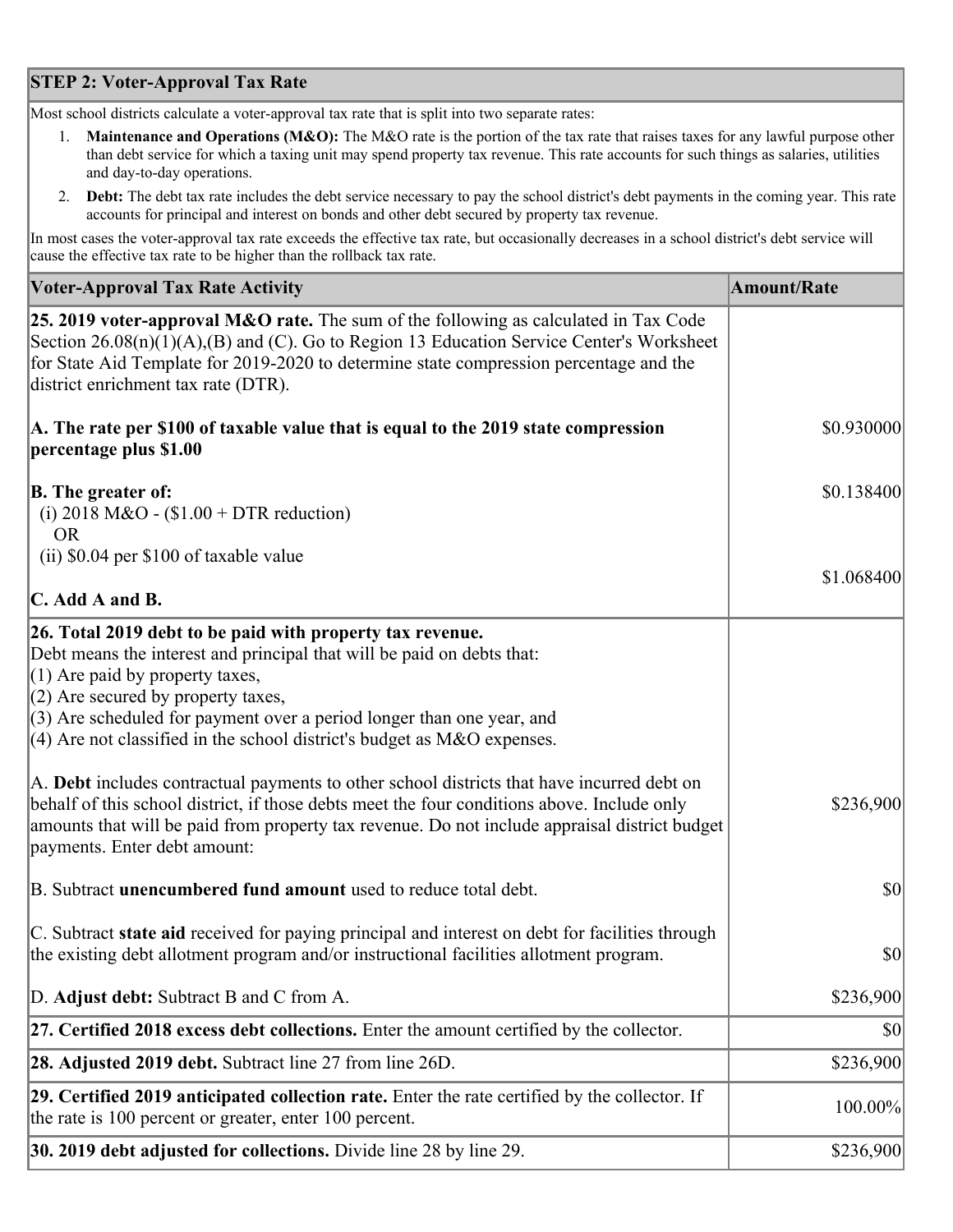| <b>31. 2019 total taxable value.</b> Enter amount on line 18.              | \$235,409,200    |  |
|----------------------------------------------------------------------------|------------------|--|
| 32. 2019 debt tax rate. Divide line 30 by line 31 and multiply by $$100$ . | \$0.100633/\$100 |  |
| 33. 2019 voter-approval tax rate. Adds lines 25c and 32.                   | \$1.169033/\$100 |  |